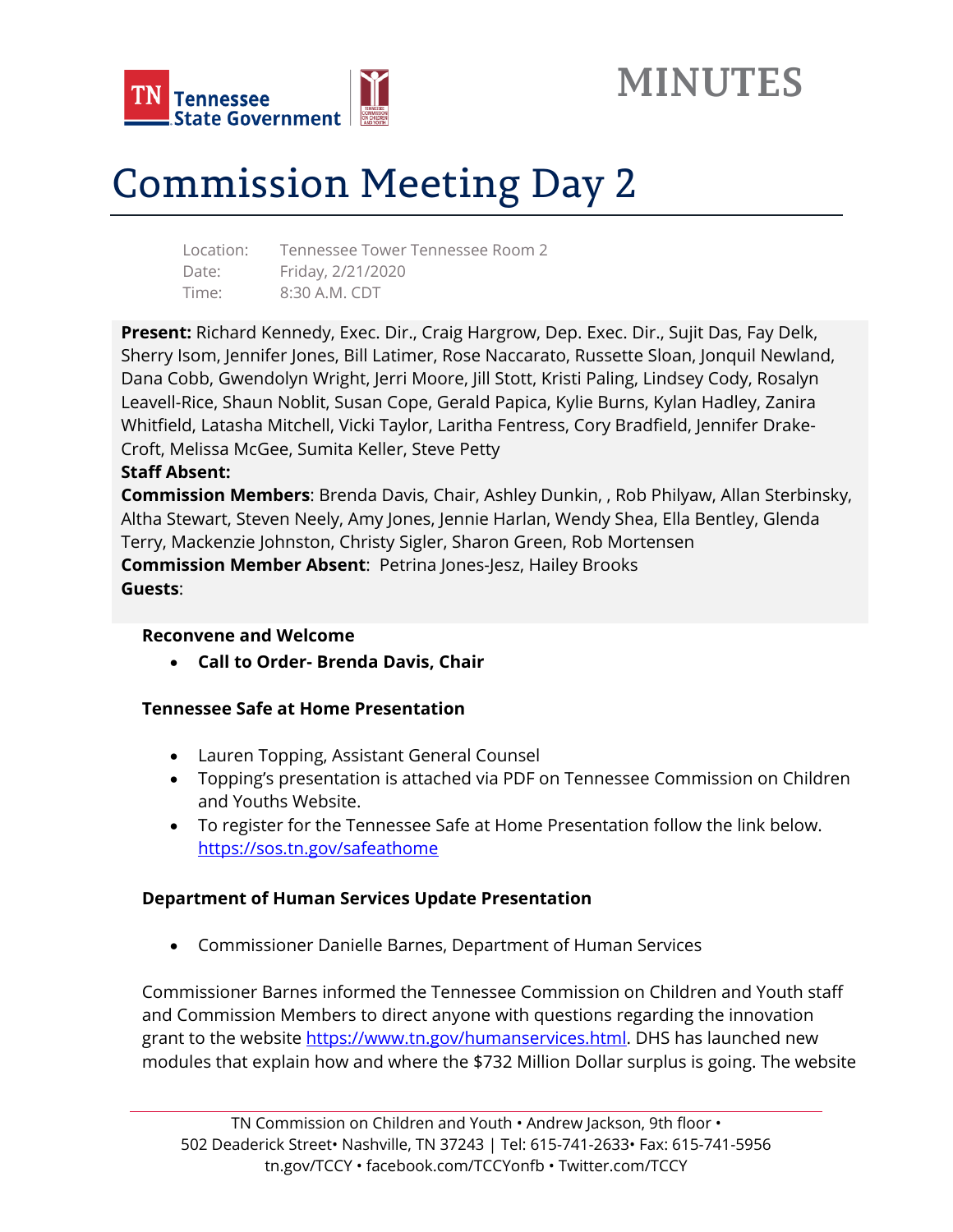



has distinct bullet points on how the funds will be distributed from TANF. Each grant has to line up with the four bullet points listed.

However, there are limitations as to what we can do with the funds. Child support reentry programs are something new that we have added to our list of services. We are now working directly to help people who have been incarcerated back into the workforce. They will receive counselling and support and advice when learning how to transition back into their families. This will allow them to contribute and rejoin with their families in a better way. The Childcare Development Fund is a big pain point for the majority of people. We have learned that over the course of the last year we have been trying really hard to reduce the processes that go into childcare accessing and analysis. We learned that we were not being efficient. We are working hard in changing the paper process into a full electronic process. As of last year, we have increased the weekly reimbursement rate for infant and toddler care. Governor Lee has agreed to provide a bonus above the current subsidy rate to providers who offer care during nontraditional times and in distressed rural areas. DHS is now working with employers to hopefully encourage them to join the team of creating childcare for their workers.

DHS is 22 months away from a complete overhaul of all of our technology. Personally, we have been able have the world at the tip of our fingertips. We have not been able to provide that same service to the people that we serve. Ultimately, we need to be able to have all of this information for our customers in a "full experience," a one stop shop technically. We have restored integrity back into our programs, for example the food stamp program. The summer food program application for sponsors is now open! Our goal is to feed more and more people each year. Our strategic plan is going to guide and get us there.

- 1. Goal 1: Modernize legacy systems;
- 2. Goal 2: "One HS"-improve divisional collaboration;
- 3. Goal 3: Enhance child care access and quality;
- 4. Goal 4: Modernize the Division of Rehabilitation Services; and
- 5. Goal 5: Improve data, accountability and continuous improvement.

Siegler stated that if the childcare facilities are run out of a school, they do not receive funding from the programs listed above. Barnes replied that this is correct, childcare facilities that are run through a school are regulated by the Department of Education and do not receive DHS funds. Barnes stated that there is incentive funding for daycare facilities that take care of children with special needs.

Stewart asked Barnes to explain more in detail regarding the Family First Wellness Initiative.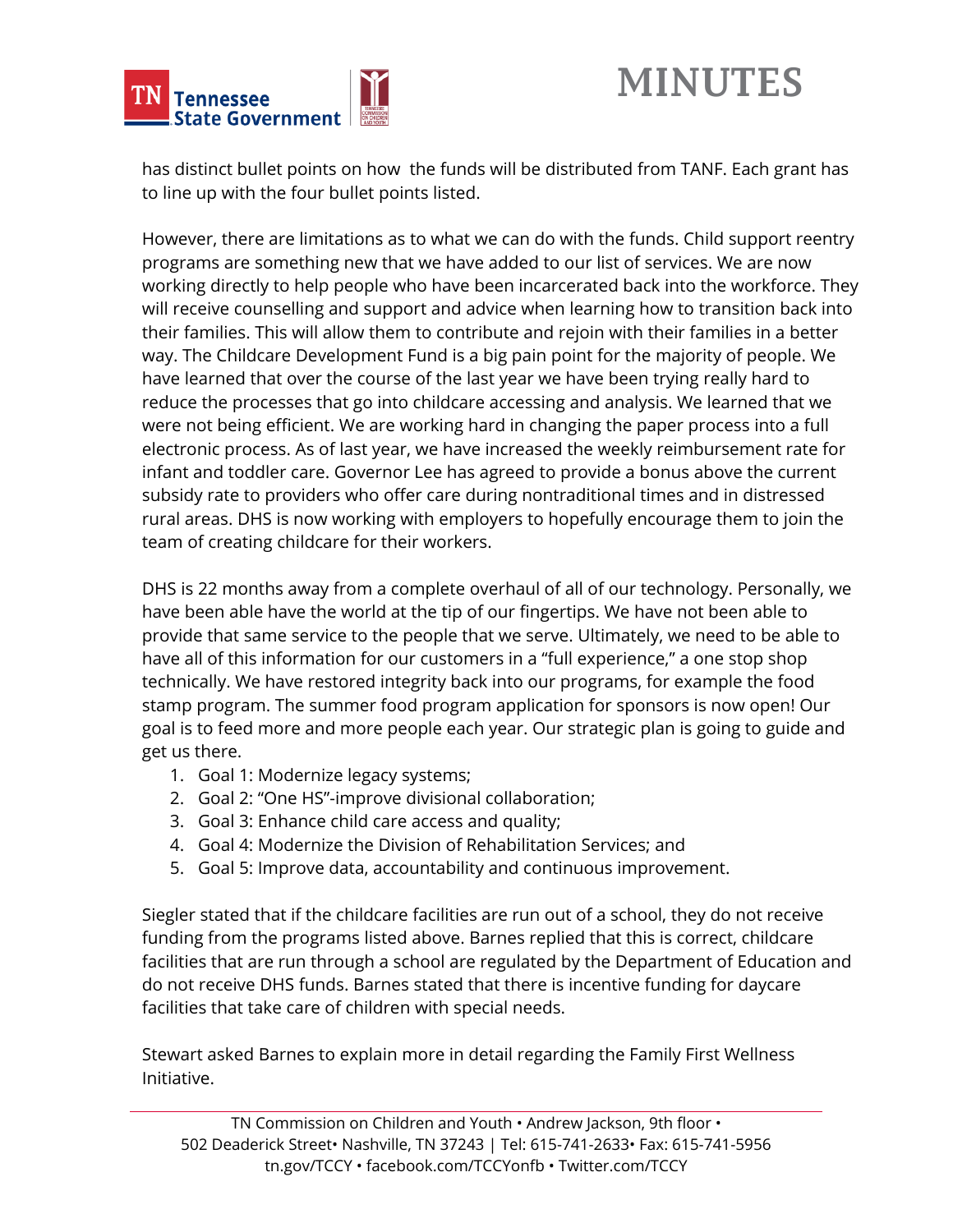



Barnes explained that DHS is conducting a pilot around mental health called Individual Placement Services. This program has proved to help people with mental illness. This program is designed to help us wrap services around the communities we serve.

### **Juvenile Justice Reform Act Implementation Council**

- Clark Milner, Deputy Counsel to Governor Bill Lee
- The Juvenile Justice Reform Act Implementation Council Presentation is located on Tennessee Commission on Children and Youth Website. https://www.tn.gov/tccy.html

#### **Questions after presentation**

Bentley asked Milner if minors who have less serious charges are able to stay home with family or have to be placed with DCS?

Milner replied that generally, the child is not removed from the home. We are tying to focus on helping the child with counselling or other services before transferring to DCS too quickly.

Jones asked Milner if there is an effort to help staff in smaller or rural areas/counties? In your rural counties, you typically have one to two people that are dedicated to data collection. We would love to see the smaller counties be able to apply for the \$4 milliondollar grants. It is a real struggle to pull money from local funds to add new people for a new process.

Milner replied that is something that training, and guidance can potentially help. We understand that we are essentially imposing an additional task that was not there before and it is a struggle for existing staff to take on. But training and implementation may help when introducing these new tasks for smaller counties.

#### **Media Award Nominations- Fay Delk**

**Dickson County Juvenile Court Judge Michael Meise** was voted for the **Senator Douglas Henry Public Official of the Year Award**. Judge Meise instituted Court Appointed Special Advocate and Safe Baby Courts programs. He also trains his community on how to deal with the effects of adverse childhood experiences.

*Davis moved to approve Judge Michael Meise for the Henry Public Official of the Year Award.*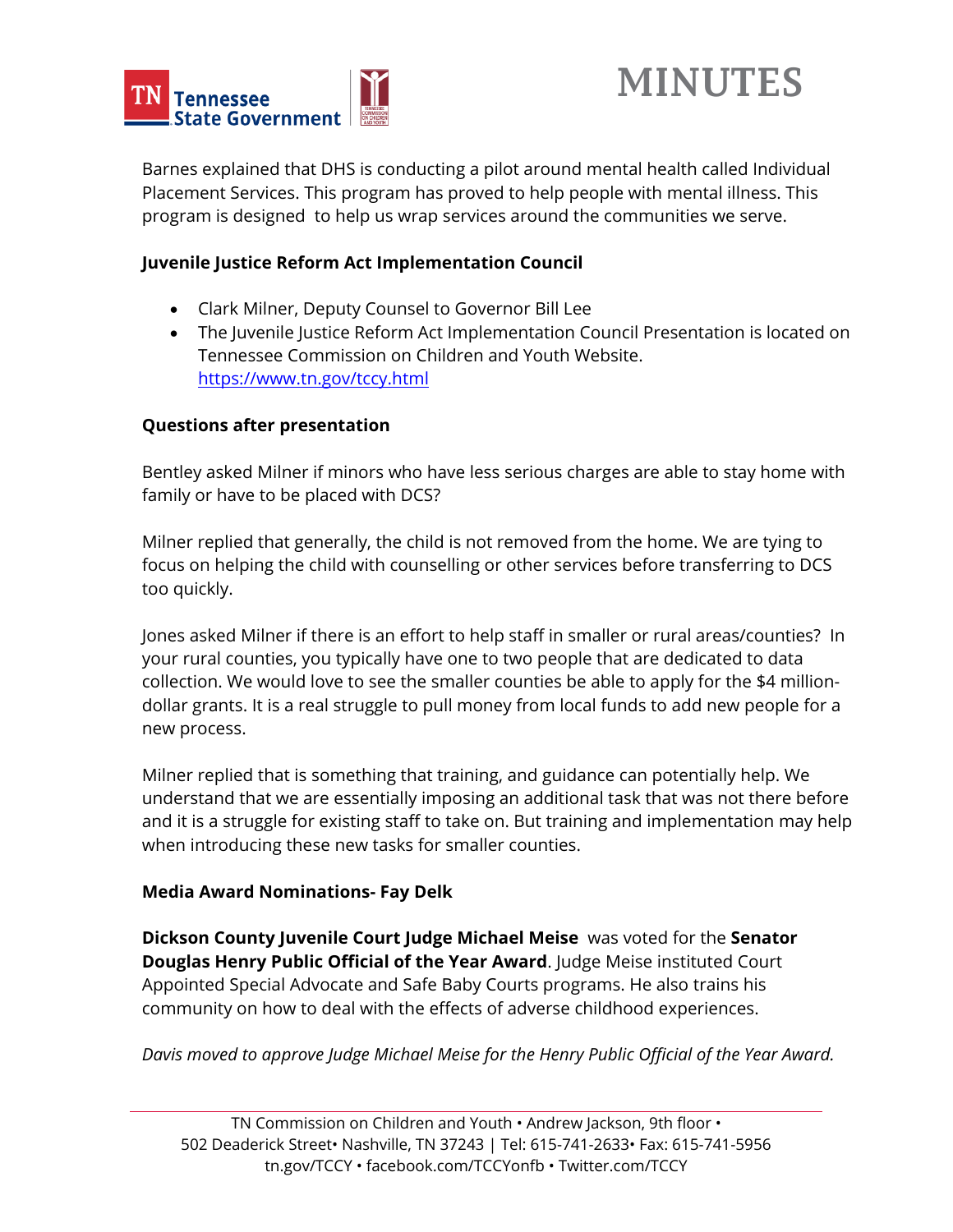



*Stewart seconded, Unanimously approved.* 

**Kathy Benedetto** was voted for the **Jim Pryor Child Advocacy Award**. Kathy has recently retired as Senior Vice President of Tennessee Children's Services for Frontier Health in East Tennessee.

*Davis moved to approve Kathy Benedetto for the Jim Pryor Child Advocacy Award.* 

*Siegler seconded, Unanimously approved.* 

**Phil Acord**, executive director of Chattanooga's Chambliss Center for Children, which has six off-site centers and 12 school-based programs caring for more than 700 children was voted for the **Linda O'Neal Lifetime Achievement Award**.

*Davis moved to approve Phil Acord for the Linda O'Neal Lifetime Achievement Award.* 

*Philyaw seconded, Unanimously approved.* 

The **John Seigenthaler Making KIDS COUNT Media Award** was approved for:

- **Mike Osborne** of **WMOT** radio, who received the Broadcast, Small Market award;
- **Mearl Purvis**, **WHBQ**, Fox 13, who received the Broadcast, Large Market award;
- **Anita Wadhwani**, **The Tennessean**, Print Media, Large market;
- **Chalkbeat Tennessee**, New Media;
- **Peds Pod, Le Bonheur Children's Hospital**, New Media, Podcast.

*Davis moved to approve Mike Osborne, Mearl Purvis, Anita Wadhwani, Chalkbeat Tennessee and Peds Pod for the John Seignthaler Making KIDS COUNT Media Award.* 

*Siegler seconded, Unanimously approved.* 

## **Governors Early Literacy Foundation Presentation**

• Dean Hoskins, Vice President

Dean has been with the foundation since its inception. Dolly Parton grew up in Tennessee with a father that was illiterate until the day he passed. In an effort to support her father Dolly Parton created a foundation where she provided books to people in Sever County, her county, from birth to age 5. From mid-1996, that small idea has now grown to deliver 1.3 million books a month across the US and to other countries. The Imagination Library's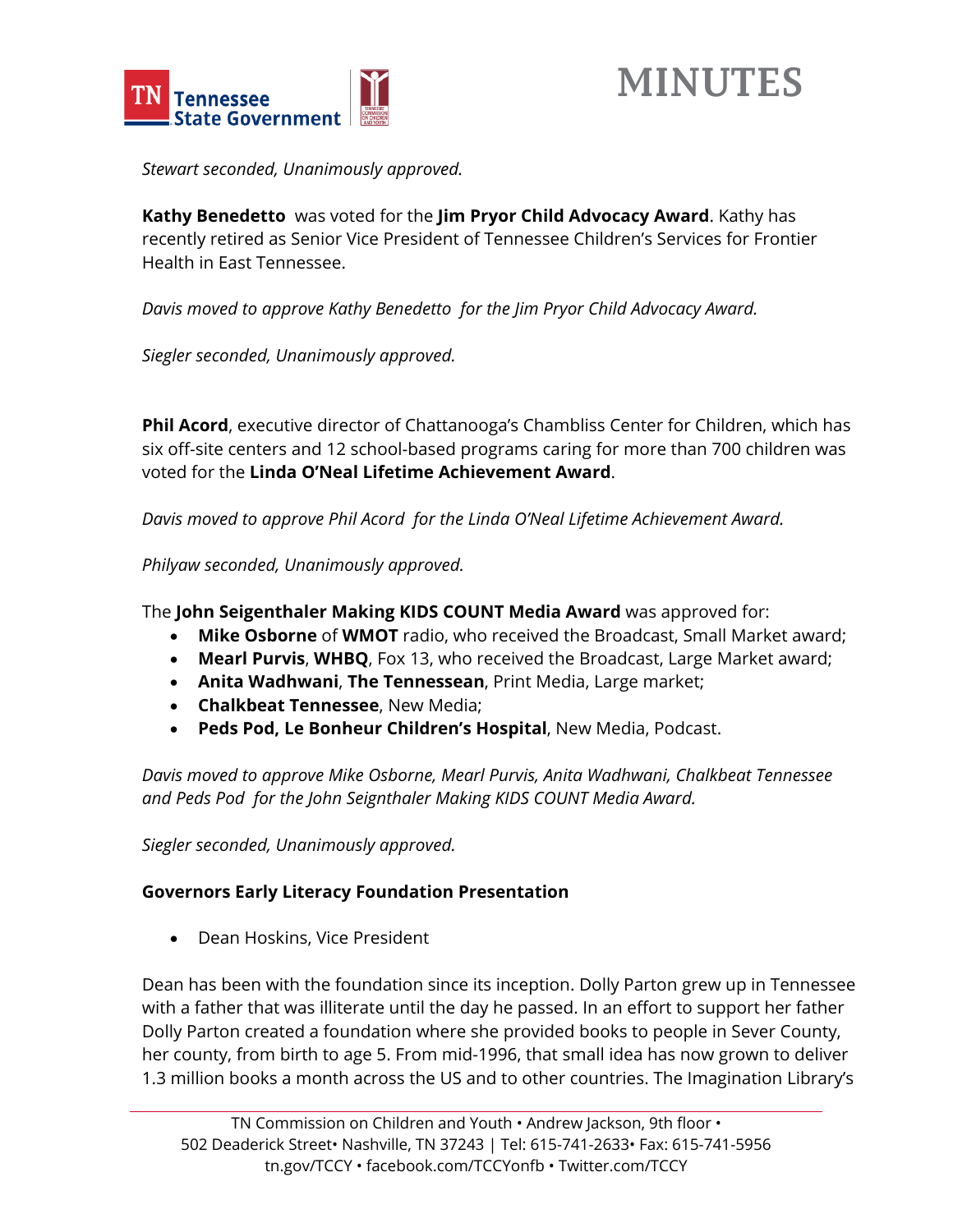



goal is to provide ALL children with rich literacy throughout the state. The books are a catalyst for building positive relationships with their peers.

In 2011, we made an agreement with DCS that every child in state custody should be automatically enrolled in the program. In 2013, we partnered with Welcome Baby. This program provides the enrollment brochure for the books as well. We also work with birthing programs across the state, asking hospitals to ask mothers to enroll into the program before they leave after delivering a baby. If they sign up before they leave the hospital, the family will receive a book before they leave, *The Little Engine That Could*. In 2016, we decided to reach out and partner with DCS to see if there were other avenues that we could enter into that we were not already included. We now have 12 book buses across the state of Tennessee that travel into the rural parts of each county and deliver books. We have also partnered with the Tennessee State Parks to deploy new interactive book viewing while walking on some state park trails. Every quarter of a mile a naturerelated, life-sized interactive book is displayed at a kiosk along the trail. We have broadened our scope; we currently have six people on staff. We are still very much a volunteer-based program, so your support is important.

## **Dashboard- Rose Naccarato**

Naccarato handed out copies of the Dashboard to Commission Members and Staff.

#### **Commission Member Conversation- Meeting Structure**

Kennedy noted the formatting of the commission meetings has changed drastically due to the innovation/introduction of WebEx. Kennedy asked the commission to provide feedback on what the members would like to hear during commission meetings moving forward. We can continue to bring in speakers to provide you all with updates or we can do a deeper dive with the divisions in the agency or we can ask to bring in others to facilitate a training on how to manage a board. We want to keep time for all of the approvals and business items but wanted to include items that you, the members, benefit from as well.

Kennedy announced that Fay Delk has decided to retire and will be retiring on April 30<sup>th</sup>, 2020. Kennedy thanked Delk for all of her work that she has done for TCCY. The other big staff news is that John Rust will be leaving us as well on March 31<sup>st</sup>, 2020. We want to thank John Rust for all of the hard work as well and they both will be missed.

Siegler added that she would like to set aside time for commission members to discuss what is going on nationally and possibly bring in speakers that can discuss or inform us